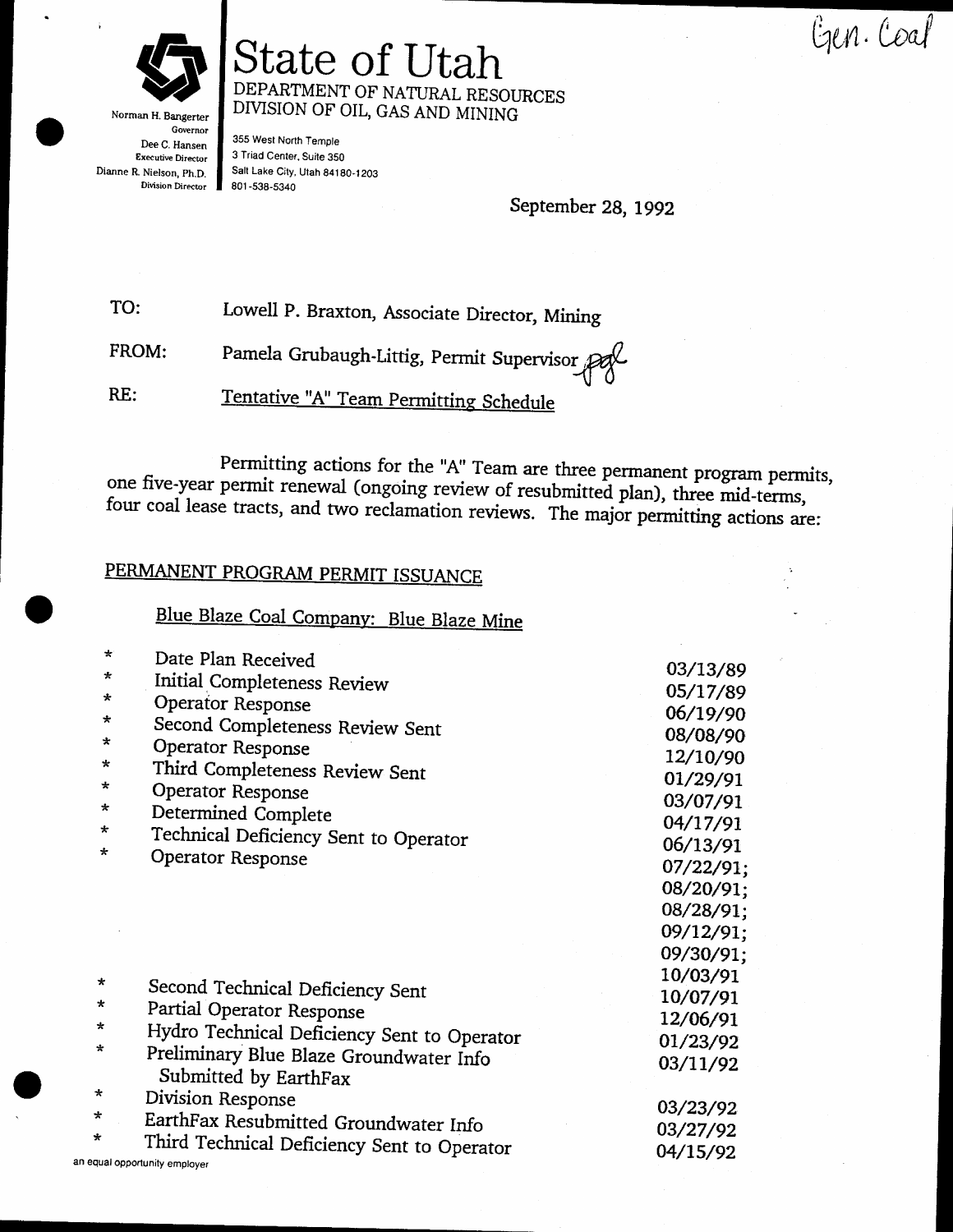Page 2 Tentative Schedule<br>"A" Team September 28, 1992

 $\ddot{\phantom{0}}$ 

 $\star$ 

# PERMANENT PROGRAM PERMIT ISSUANCE (Continued)

# Blue Blaze Mine (Continued)

| *       | Operator Resubmits (EarthFax-Substantially New Document) 05/11/92         |             |
|---------|---------------------------------------------------------------------------|-------------|
| *       | Permit Put on Highest Priority                                            | 05/13/92    |
| *       | EarthFax Coordinates Deficiencies Daily                                   | 05/14-29/92 |
| *       | Received Notification to Issue Permit Before 6/1/92                       | 05/19/92    |
| *       | Prepared Technical Analysis (for Limited Permit)<br>with Ten Stipulations |             |
| *       | Certificate of Insurance Submitted                                        | 05/29/92    |
| *       | Letter Sent Notifying Blue Blaze -- Must Submit Bond                      | 05/29/92    |
|         | <b>Before Permit Issued</b>                                               |             |
| *       | Letter Sent with Stipulations that Must be Addressed                      | 06/04/92    |
| ÷       | Blue Blaze Coal Company Submits Stipulation Response                      | 06/24/92    |
|         |                                                                           | 07/31/92    |
|         | Garfield Coal Company                                                     |             |
| *       | Met with Representatives for Mapping                                      | 04/29/92    |
| $\star$ | Met with Hydrologist on Project                                           | 05/12/92    |
| *       | Meet with Soils Representative                                            | 09/92       |
|         |                                                                           |             |
|         | Sunnyside Cogeneration Associates (Environmental Power Corporation)       |             |
| $\star$ | Permit Transfer with PAP submittal                                        | 08/20/92    |
| $\star$ | Letter Sent to EPC Stating Need Separate Permit                           | 09/10/92    |
| ∗       | Clarification of Mining and AML Fees (Letter Sent)                        | 09/21/92    |
|         |                                                                           |             |
|         | FIVE-YEAR RENEWALS                                                        |             |
|         | PacifiCorp Electric: Des-Bee-Dove Mine                                    |             |
| $\star$ |                                                                           |             |
| $\star$ | Date Five Year Renewal Received                                           | 04/27/90    |
| *       | Initial Completeness Review                                               | 06/25/90    |
| $\star$ | Partial Operator Response                                                 | 09/07/90    |
|         | Cessation Order (CO #90-20-2-1) Issued Due to                             |             |
| *       | Lack of "Completeness" of Permit Renewal                                  | 09/20/90    |
|         | Operator Response to Initial                                              |             |
| *       | Completeness Review in Rewritten Format                                   | 09/27/90    |
| *       | Determination of Completeness                                             | 11/16/90    |
| *       | Division Issues Technical Deficiencies                                    | 12/14/90    |
| ×       | Operator Response to Technical Deficiencies                               | 02/07/91    |
|         | Operator Submits Additional Information                                   | 05/29/91    |
|         |                                                                           |             |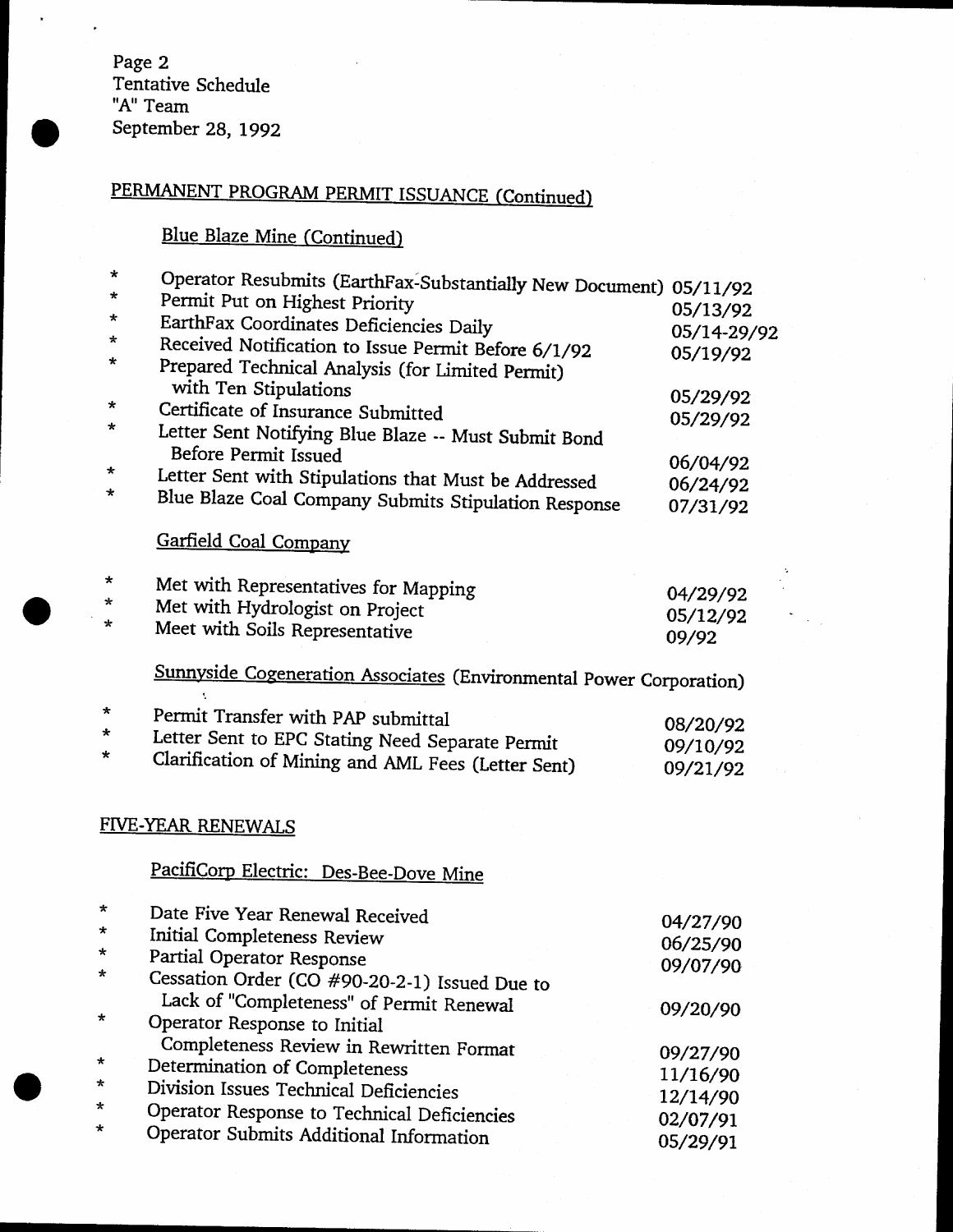Page 3 Tentative Schedule "A" Team September 28, 1992

### FIVE-YEAR RENEWALS (Continued)

## PacifiCorp Electric: Des-Bee-Dove Mine (Continued)

| $\star$ | Permit Renewed With Nine (9) Conditions             |          |
|---------|-----------------------------------------------------|----------|
|         | CO $\#C90-20-2-1$ Is Terminated                     | 05/31/91 |
| *       | Response to Nine (9) Conditions                     | 08/15/91 |
| $\star$ | Division Response to Conditions                     | 12/13/91 |
| *       | <b>Operator Response</b>                            | 02/18/92 |
| *       | <b>Division Response</b>                            | 03/26/92 |
| *       | Operator Response (+ Erosion Task Force App XVI)    | 04/24/92 |
| *       | Deficiency Letter Sent                              | 05/06/92 |
| $\star$ | <b>Operator Response</b>                            | 06/12/92 |
| *       | <b>Conditions Satisfied</b>                         | 08/27/92 |
|         | Co-Op Mining Company: Bear Canyon Mine              |          |
| *       | Operator Submits Five-Year Renewal Application      | 07/13/90 |
| *       | Division Issues Determination of Completeness       | 09/01/90 |
| ∗       | Technical Deficiency Sent to Operator               | 09/19/90 |
| *       | Formal Protest to Five-Year Renewal;                |          |
|         | Request for Informal Hearing                        | 10/10/90 |
| *       | <b>Operator Response</b>                            | 10/19/90 |
|         |                                                     | 10/22/90 |
|         |                                                     | 10/31/90 |
| *       | CO #C90-26-1-1 Issued Due to Publication Problems   | 11/02/90 |
| *       | NOV #N90-34-1-1 Issued Due to Need                  |          |
|         | for Updating Maps in Plan                           | 11/26/90 |
| *       | Division Order Issued Requesting 18 Permit Changes  | 11/27/90 |
| $\star$ | Operator Submits Partial Response to Division Order | 01/21/91 |
| $\star$ | <b>Operator Submits New Maps</b>                    | 02/25/91 |
| *       | Inadequacy of Maps Informally Given to Operator     | 03/21/91 |
| $\star$ | Operator Submits Revised Maps                       | 04/08/91 |
|         |                                                     | 04/22/91 |
| *       | Operator Submits Partial Response to                |          |
|         | Division Order (NOV #N91-20-1-1)                    | 04/24/91 |
| *       | Hindrance Violation Issued Due to                   |          |
|         | Failure to Submit All Information to Division Order | 04/26/91 |
| ∗       | Updated Maps and Plans Submitted                    | 05/03/91 |
|         |                                                     | 05/17/91 |
| *       | Permit Renewed                                      | 05/20/91 |
| *       | More Information Re: The Division                   |          |
|         | Order is Submitted by Operator                      | 05/24/91 |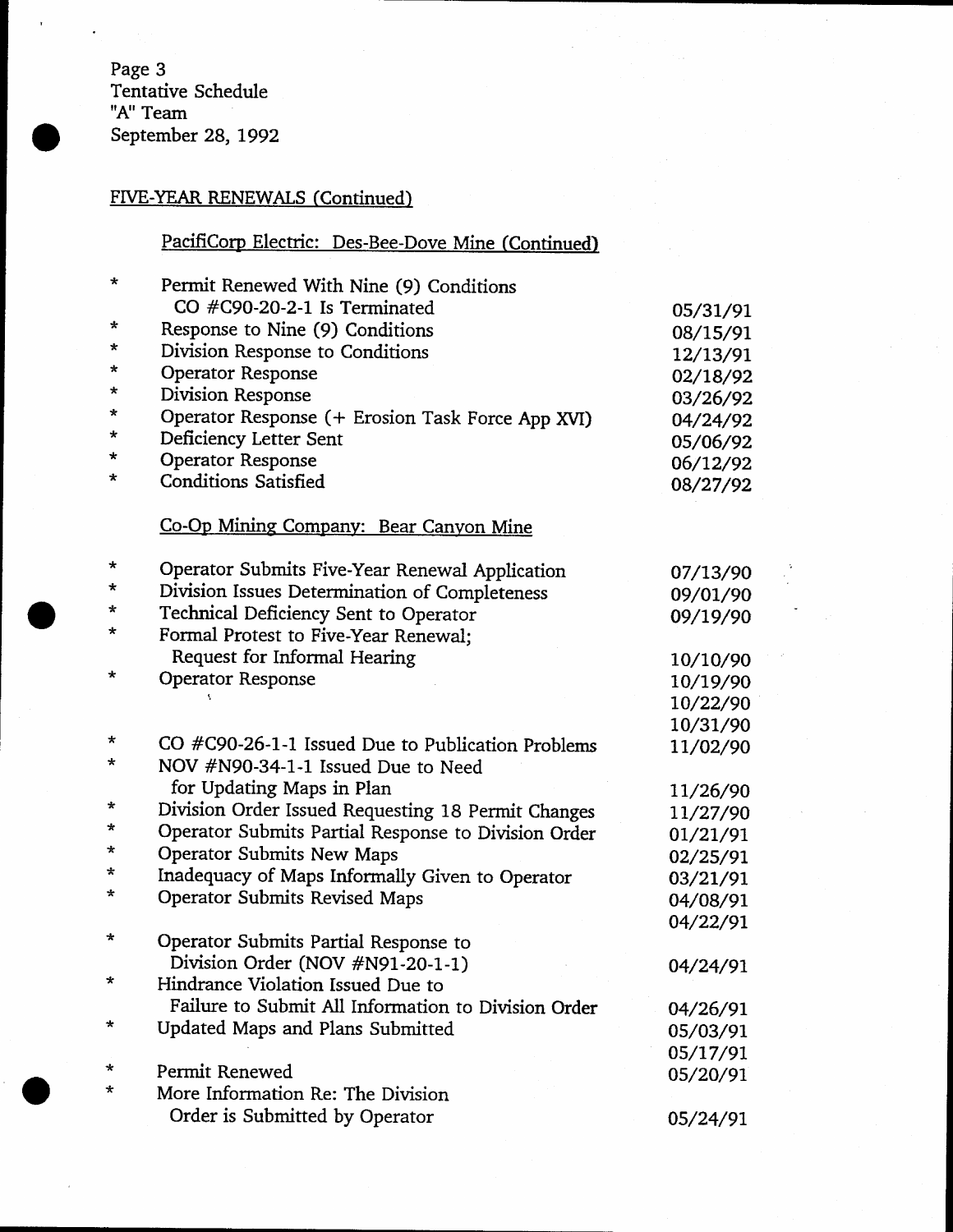## FIVE-YEAR RENEWALS (Continued)

## Co-Op Mining Company: Bear Canyon Mine (Continued)

| *        | Technical Review of Division Order Completed             |          |
|----------|----------------------------------------------------------|----------|
|          | (NOV Terminated)                                         | 09/03/91 |
| $^\star$ | More Division Order Information Submitted                | 12/30/91 |
| *        | Complete Reclamation of Highwall Approved                | 05/03/92 |
| *        | Hydrogologic Information Submitted                       | 07/31/92 |
| *        | Division Letter Sent Stating Revised PHC Required        | 08/04/92 |
| *        | Revised PHC Submitted                                    | 08/17/92 |
| *        | Revised PHC Resubmitted                                  | 09/17/92 |
|          | Sunnyside Coal Company: Sunnyside Mine                   |          |
| *        | <b>Operator Submits Five-Year Renewal</b>                |          |
|          | Application in New Format                                | 10/09/90 |
| *        | Division Issues Completeness                             | 11/20/90 |
| $\star$  | Permit Successively Renewed                              | 01/20/91 |
| *        | <b>Overall Field Review</b>                              | 07/10/91 |
| *        | Division Continues Review of New                         |          |
|          | Format Application                                       | 12/91    |
| $\star$  | Completeness Document Sent                               | 02/07/92 |
| *        | Operator Response Due                                    | 03/31/92 |
| $\star$  | <b>Extension Granted for Submittal</b>                   | 07/06/92 |
|          |                                                          | 09/01/92 |
| $\star$  | Final Extension Granted to                               | 10/01/92 |
|          | PacifiCorp: Deer Creek Mine                              |          |
| $^\star$ | Operator Submits Five-Year Renewal                       |          |
|          | Application in New Format                                | 10/09/90 |
| $\ast$   | Division Issues Completeness on Old Application          | 12/07/90 |
| $\star$  | Permit Successively Renewed on Old Application           | 02/07/91 |
| *        | Operator Submitted Updated Legal & Financial Information | 01/15/92 |
| *        | Operator Submits "Rosetta Stone" to Decipher             |          |
| $\star$  | Approved Plan to Reformatted Plan                        | 03/16/92 |
| *        | <b>Review Sent</b>                                       | 04/15/92 |
| *        | Meeting on Plan                                          | 06/17/92 |
| *        | Second Meeting on Plan                                   | 08/13/92 |
| ∗        | Team Review of Updates Approved                          | 09/11/92 |
|          | Midterm Review of Plan Due                               | 05/01/93 |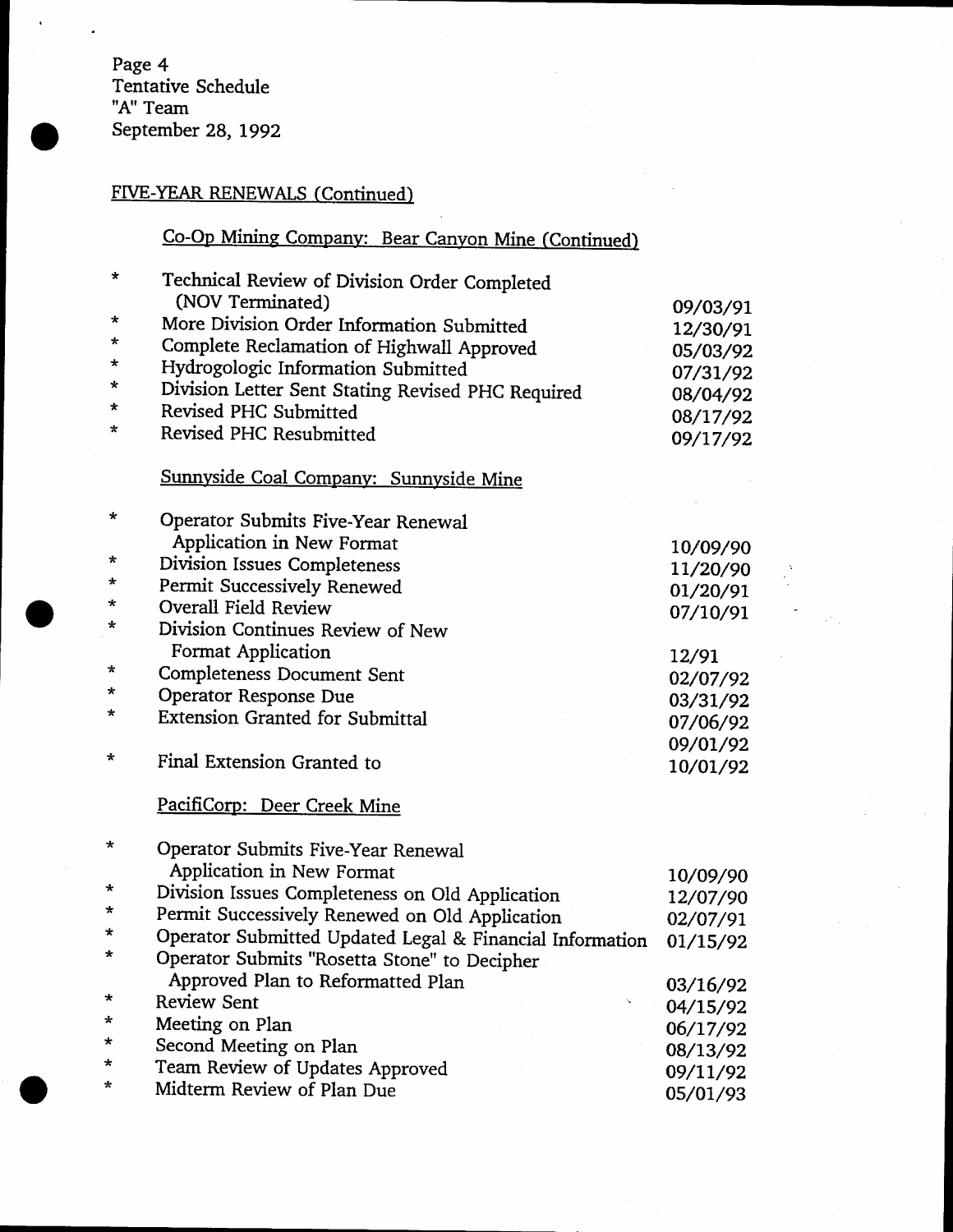Page 5<br>Tentative Schedule "A" Team September 28, 1992

### FIVE-YEAR RENEWALS (Continued)

# Mountain Coal Company: Gordon Creek #3 and #6 Mine

| $\star$<br>* | Five-Year Renewal Application Submitted  |                                                                                                         | 09/05/91 |
|--------------|------------------------------------------|---------------------------------------------------------------------------------------------------------|----------|
| *            | Determined Complete                      | CO #C91-20-1-1 Issued (Modified to 9/20/91)                                                             | 09/11/91 |
| $\star$      | Technical Deficiencies Issued            |                                                                                                         | 09/12/91 |
| $\star$      | Permit Expires                           |                                                                                                         | 09/13/91 |
| $\star$      |                                          |                                                                                                         | 09/19/91 |
| $\star$      |                                          | Permit Renewed (CO Terminated) with Three Conditions                                                    | 11/12/91 |
| *            | Operator Submits Responses to Conditions |                                                                                                         | 12/12/91 |
|              | <b>Conditions Approved</b>               |                                                                                                         | 02/25/92 |
|              |                                          | Hidden Valley Coal Company: Hidden Valley Mine                                                          |          |
| *            | Five-Year Renewal Application Submitted  |                                                                                                         | 09/25/91 |
| *            | Determination of Completeness            |                                                                                                         | 10/22/91 |
| *            | Permit Renewed                           |                                                                                                         | 01/30/92 |
|              |                                          |                                                                                                         |          |
|              |                                          | Cyprus-Plateau Mining Company: Star Point Mine<br>(In Conjunction with Castle Valley Ridge Lease Tract) |          |
| *            | <b>Operator Submitted</b>                |                                                                                                         | 09/17/91 |
| *            | Determined Renewal Complete              |                                                                                                         | 11/27/91 |
| ÷            |                                          | Permit Renewed for Current Permit Area Only                                                             | 01/28/92 |
|              |                                          |                                                                                                         |          |
|              | <b>MID-TERM REVIEWS</b>                  |                                                                                                         |          |
| *            | Wildcat Loadout                          | - Begin July 1991                                                                                       |          |
|              |                                          | Letter Sent 09/16/91 to Commence Mid-Term                                                               |          |
|              |                                          | Completed December 4, 1991                                                                              |          |
|              |                                          |                                                                                                         |          |
| $\star$      | C.V. Spur                                | - Begin September 1991                                                                                  |          |
|              |                                          | Letter Sent 09/17/91 to Commence Mid-Term                                                               |          |
|              |                                          | Letter Sent 02/04/92                                                                                    |          |
|              |                                          | Response Received 04/15/92                                                                              |          |
|              |                                          | Review Sent 06/08/92                                                                                    |          |
|              |                                          | Response Due 06/25/92                                                                                   |          |
|              |                                          | Completed 06/30/92                                                                                      |          |
|              |                                          |                                                                                                         |          |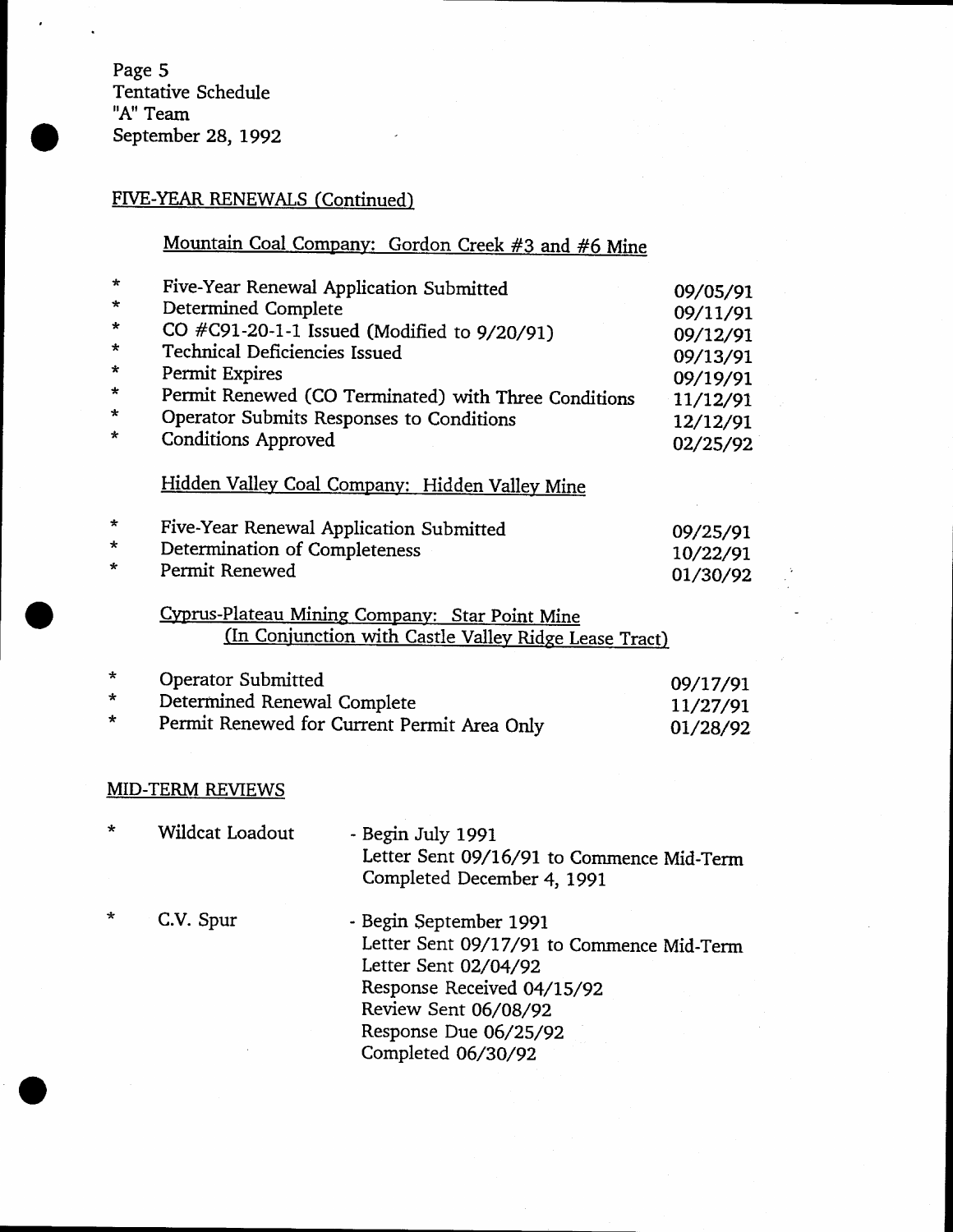Page 6 Tentative Schedule "A" Team September 28, 1992

#### MID-TERM REVIEWS (Continued)

| $\star$ | Cottonwood/Wilberg - Begin September 1991    |
|---------|----------------------------------------------|
|         | Letter Sent 09/17/91 to Commence Mid-Term    |
|         | Letter Sent 02/04/92                         |
|         | Response Due 03/06/92 (Extended to 03/20/92) |
|         | Received 03/25/92                            |
|         | Review Due 07/01/92                          |

- \* Gordon Creek #2, #7 & #8 Done 02/26/92
- \* Trail Mountain - Letter Sent August 21, 1992 Due October 1, 1992

| $\star$ | Deer Creek | - Begin May 1993 |
|---------|------------|------------------|
|         |            | Due July 1993    |

#### LEASE TRACTS

#### Bear Canyon Lease Tract

| $\star$      | Division Received                                                                                                                                             | 12/21/89 |
|--------------|---------------------------------------------------------------------------------------------------------------------------------------------------------------|----------|
| $\star$      | Initial Completeness Review Issued to Operator                                                                                                                | 03/01/90 |
| $\star$      | Other Agency Comments Sent to Operator                                                                                                                        | 06/11/90 |
| $\star$      | <b>Operator Response</b>                                                                                                                                      | 07/13/90 |
| $\star$      | Determined Complete                                                                                                                                           | 09/25/90 |
| $\star$      | Technical Deficiency Sent to Operator                                                                                                                         | 12/04/90 |
| $\star$      | Partial Operator Response                                                                                                                                     | 01/02/91 |
| $\star$      | Informal Hearing                                                                                                                                              | 02/05/91 |
| $\star$      | Response to Informal Hearing                                                                                                                                  | 05/20/91 |
| $\mathbf{a}$ | $\frac{1}{2}$ , $\frac{1}{2}$ , $\frac{1}{2}$ , $\frac{1}{2}$ , $\frac{1}{2}$ , $\frac{1}{2}$ , $\frac{1}{2}$ , $\frac{1}{2}$ , $\frac{1}{2}$ , $\frac{1}{2}$ |          |

- \*\*Technical Analysis
- $\star$ Document Sent to Washington

 $\star$ State Permit lssued

Co-Op Mining Company drilled underground monitoring three (3) holes. Consultant report forthcoming. The Federal Lease Traet Addition is delayed indefinitely. Sent letter 08/04/92 stating that Federal Lease Tract cannot be considered until revised PHC submitted and reviewed. Revised PHC Submitted a9/17/92.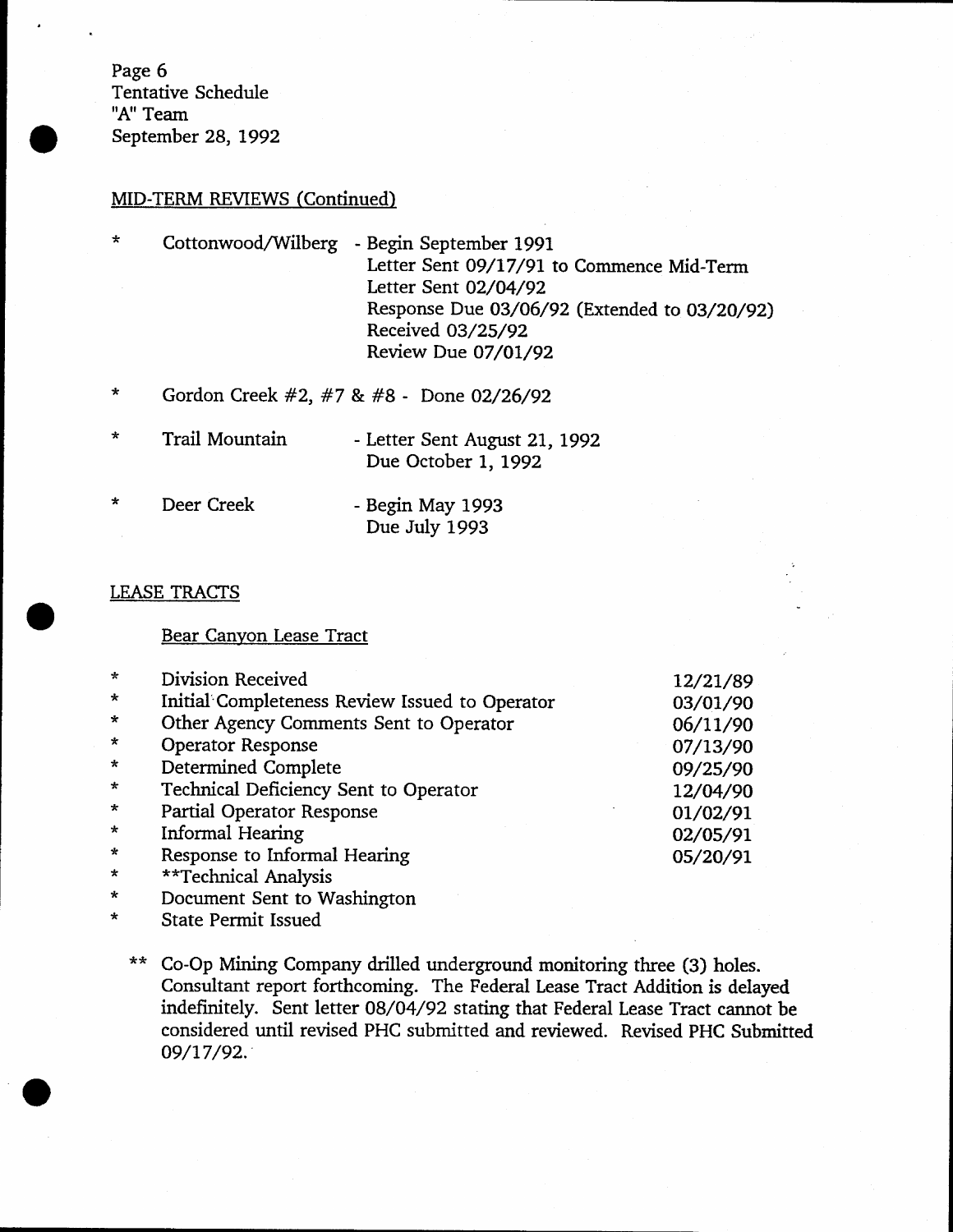Page 7 Tentative Schedule<br>"A" Team September 28, 1992

### LEASE TRACTS (Continued)

### Rilda Canyon (Deer Creek Mine)

| Division Received            | 02/12/90                                                                                                                                                                                                                                                                                                                                                                                                                  |
|------------------------------|---------------------------------------------------------------------------------------------------------------------------------------------------------------------------------------------------------------------------------------------------------------------------------------------------------------------------------------------------------------------------------------------------------------------------|
|                              |                                                                                                                                                                                                                                                                                                                                                                                                                           |
|                              | 05/23/90                                                                                                                                                                                                                                                                                                                                                                                                                  |
|                              | 10/15/90                                                                                                                                                                                                                                                                                                                                                                                                                  |
| PHC Information Sent         | 05/01/91                                                                                                                                                                                                                                                                                                                                                                                                                  |
|                              | 12/26/91                                                                                                                                                                                                                                                                                                                                                                                                                  |
|                              | 02/10/92                                                                                                                                                                                                                                                                                                                                                                                                                  |
|                              | 02/26/92                                                                                                                                                                                                                                                                                                                                                                                                                  |
|                              | 03/06/92                                                                                                                                                                                                                                                                                                                                                                                                                  |
|                              | 03/25/92                                                                                                                                                                                                                                                                                                                                                                                                                  |
| Division PHC Review Sent     | 05/15/92                                                                                                                                                                                                                                                                                                                                                                                                                  |
|                              | 07/15/92                                                                                                                                                                                                                                                                                                                                                                                                                  |
| Division Concern Letter Sent | 07/22/92                                                                                                                                                                                                                                                                                                                                                                                                                  |
| <b>IBC</b> Submitted         | 09/18/92                                                                                                                                                                                                                                                                                                                                                                                                                  |
|                              | 10/92                                                                                                                                                                                                                                                                                                                                                                                                                     |
|                              | 11/92                                                                                                                                                                                                                                                                                                                                                                                                                     |
|                              | 12/92                                                                                                                                                                                                                                                                                                                                                                                                                     |
|                              | 01/93                                                                                                                                                                                                                                                                                                                                                                                                                     |
| <b>State Permit Issued</b>   | 03/93                                                                                                                                                                                                                                                                                                                                                                                                                     |
|                              | <b>Initial Completeness Review</b><br>(with other agency comments)<br>Partial Operator Response (hydro missing)<br>Second Operator Response Sent to Division<br>PHC Review Sent to Operator<br>PHC Partial Operator Response<br>Update Request of Plan Sent<br>Operator Response (PHC)<br>Operator Response (PHC)<br><b>Completeness Review</b><br>Determined Complete<br><b>Technical Analysis</b><br>Sent to Washington |

Castle Valley Ridge Lease Tract-Star Point-In Conjunction with Five-Year Renewal

| $\star$ | <b>Division Receives</b>                                                           | 09/17/91 |
|---------|------------------------------------------------------------------------------------|----------|
| $\star$ | Division Reviews for Completeness                                                  |          |
|         | Issues ICR/TD                                                                      | 05/20/92 |
| $\star$ | PHC Update Submitted                                                               | 05/15/92 |
| $\star$ | Division Review of PHC Sent                                                        | 08/04/92 |
| $\star$ | Determined Not Complete Letter Sent                                                | 08/14/92 |
|         | Sunnyside Coal Company - "B" and "C" Canyon                                        |          |
| $\star$ | Sunnyside Mine Reps Met with Division<br>Re: Permitting (Met w/Bob Burnham 5/7/92) | 03/25/92 |
|         | <b>Division Receives</b>                                                           | 11/92    |